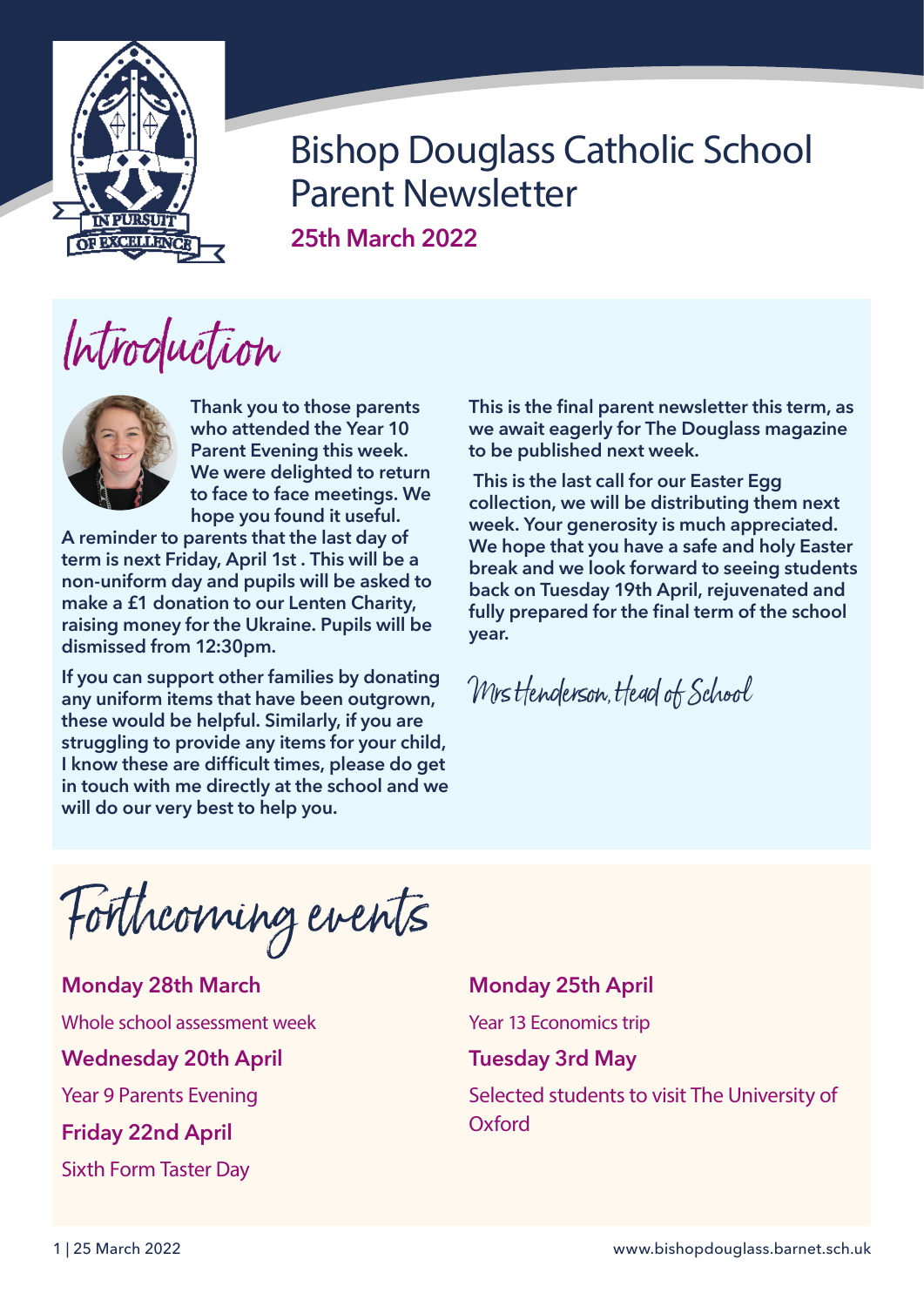

Good News



## **E-praise winners!**

This week's top e-praise earners are listed below. As we work towards the end of the term, and think ahead to our rewards assemblies, students are reminded that all students with more than 100 e-praise will be added to the termly Amazon draw. The draw will be done in the last week of term for each year group, with first prize being a £100 amazon voucher. We are also very excited for the termly e-praise breakfast that will be held next week for the top 5 e-praise earners in each year group.

Good luck all and keep working hard.

#### **Year 7**

| 1st: ThierrySaldanha        |
|-----------------------------|
| 2nd: DontaeMillwood-francis |
| 3rd: JaydenWilson           |

#### **Year 8**

1st: Jalal Edris 2nd: Sara Dbouk 3rd: Mariam Dbouk

#### **Year 9**

1st: Rachel Nyarko Tibeiru 2nd: Niko Baez-arranz 3rd : Nila Nour

#### **Year 10**

| 1st: Senuth Wimalaratne |
|-------------------------|
| 2nd: Aluk Acien         |
| 3rd: Yazhini Siva       |

#### **Year 11**

| 1st: |  | Carolina Lorenzani Marques |  |
|------|--|----------------------------|--|
|------|--|----------------------------|--|

- 2nd: Hosam Kandil
- 3rd: Anita Asadnejad

**A reminder that e-praise can be spent in the e-praise shop (online) and items bought can be collected in the library. To log in to e-praise, students can select the sign in with Microsoft option and use their Microsoft Teams login** 



## **Year 7 Parliament Talk**

What is most important to you: education or health? On Tuesday 22nd March Year 7 were faced with this question as they were immersed in the multifaced nature of parliament.

We were lucky enough to welcome Nichola from the Parliament Engagement and Education Service who delivered an engaging assembly to help to equip students with a broad understand of how UK Parliament works and offer an insight into the roles and responsibilities of MPs and members of the House of Lords. Not only did we explore the origin of UK Parliament but we also had the opportunity to express our voices by discussing matters that were important to us.

When we were back in our classrooms, we spent some time finding out who our local MPs were and considered what issues were important to us and how our own voices could be heard via our local MPs. This was a great introduction to Parliament and has ignited the inner politician in a few of us at Bishop Douglass!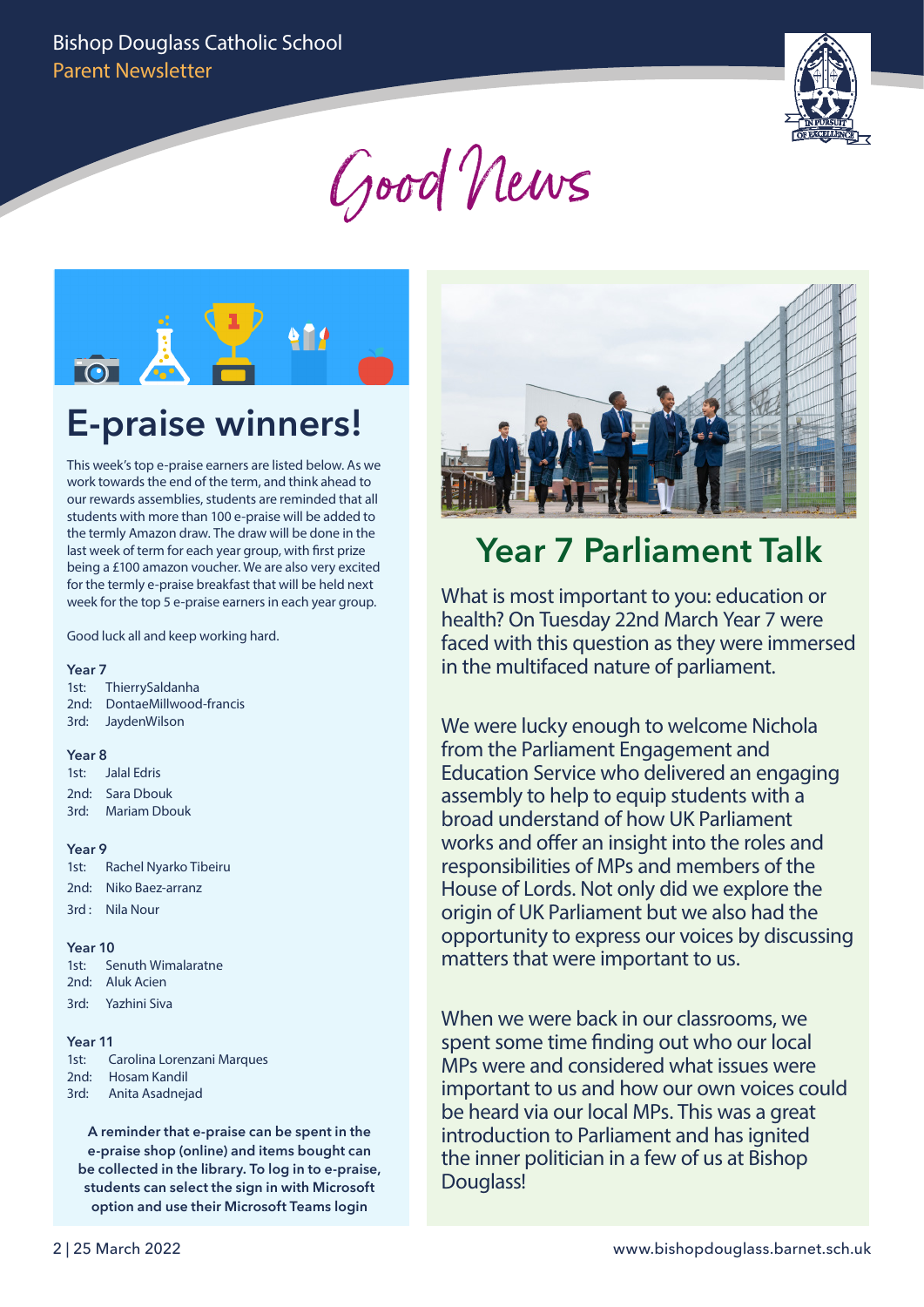

This week...

## WORD OF THE DAY



#### Monday **Crochet** (Noun)

Is a process of creating textiles by using a crochet hook to interlock loops of yarn, thread, or strands of other materials. The name is derived from the French term crochet, meaning 'small hook'

### **Tuesday**

#### **Monotonous** (Adjective)

Dull, tedious, and repetitious; lacking in variety and interest; (Of a sound or utterance) lacking in variation in tone or pitch.

### Wednesday

#### **Hospitable** (Adjective)

Friendly and welcoming to visitors or guests; (Of an environment) pleasant and favourable for living in.

### Thursday

#### **Appease** (Verb)

Pacify or placate (someone) by acceding to their demands; Assuage or satisfy a demand or a feeling).

### Friday

#### **Fulcrum** (Noun)

The point against which a lever is placed to get a purchase, or on which it turns or is supported or balanced; A thing that plays a central or essential role in an activity, event, or situation.

"Vouloir c'est pouvoir" **Where there is a will, there is a way.** 

## HISTORICAL FIGURE OF THE WEEK

## **Elizabeth Garret Anderson**



Life: June 1836 – Dec 1917 Country of Origin: England

Historical significance: Elizabeth Garrett Anderson was an English physician and suffragist. She was the first woman to qualify in Britain as a physician and surgeon. She was the co-founder of the first hospital staffed by women, the first dean of a British medical school, the first woman in Britain to be elected to a school board and, as mayor of Aldeburgh, the first female mayor in Britain.

#### **Context and Cultural Capital… eP/prizes available! To learn more about the real story of Elizabeth Garrett Anderson,**

**Visit:** https://www.bbc.co.uk/history/historic\_figures/ garrett\_anderson\_elizabeth.shtml

**Watch:** Sister Suffragette from Mary Poppins https:// www.youtube.com/watch?v=Ds8cKgPdE6M&t=79s

**Challenge:** What was the difference between Suffragists and Suffragettes?

**Create:** A poster campaigning for 'Votes for Women' like the Suffragists did.

**Explore:** The the town of Alderburgh; see what it has to offer: https://www.alderburgh.com/

**Visit:** The Old Operating Theatre in London; the oldest surgery theatre in the UK.

## **GEOGRAPHY FACT OF THE WEEK**

The Archipelago of the Philippines is made up of 7,641 islands several hundred more than the 7,107 islands scientists previously believed the country

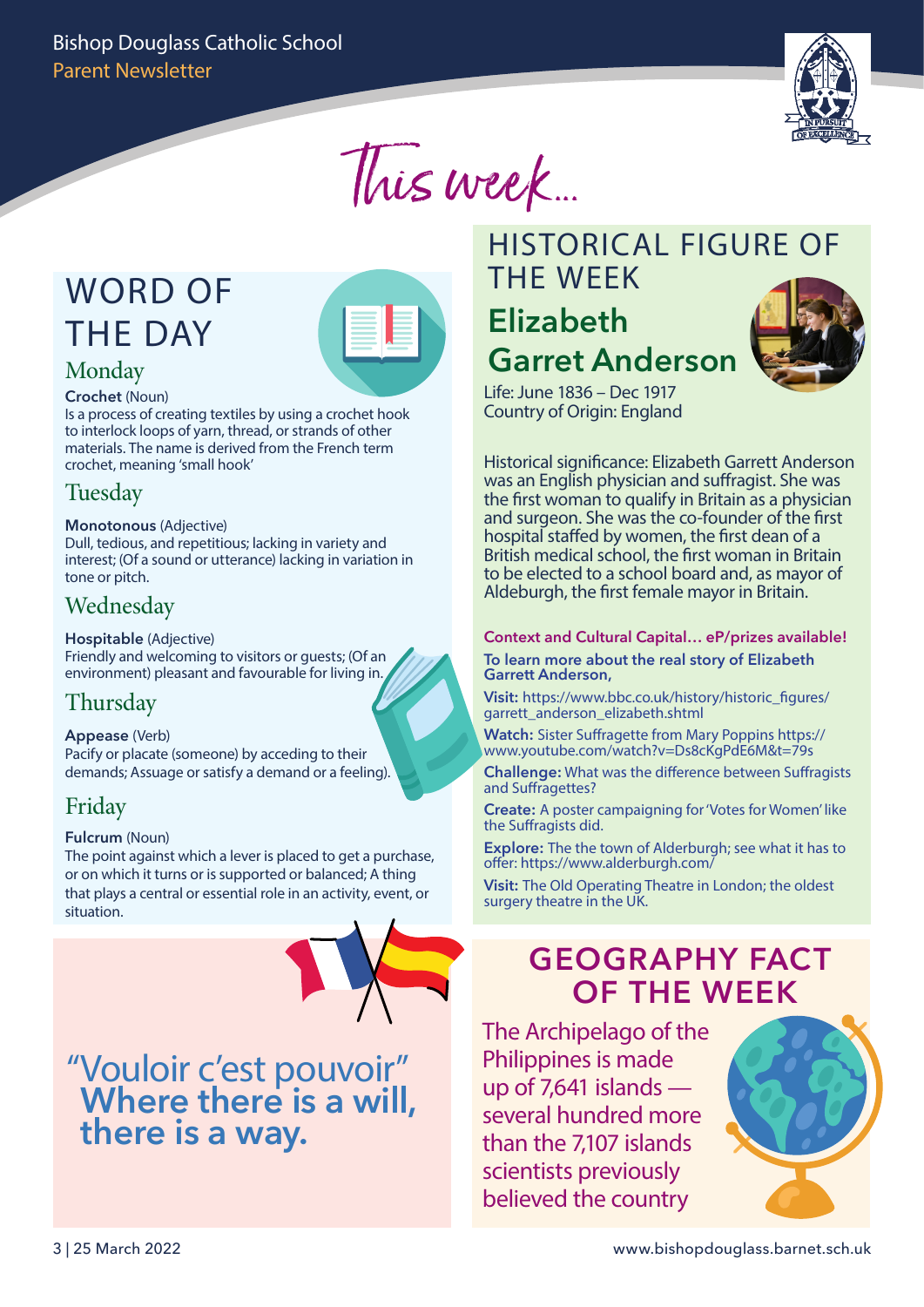

This week...

**PSHRSE Theme of the Half Term:** Inclusivity **PSHE Focus of the Week:**  Understanding the importance of inclusivity (Year 7-10)

Years 11-13 have had mock exams this week, so have been working on dealing with exam stress with their teachers.

Year 7-10 ensured they understand the importance of inclusivity by consolidating their learning of this half term. PSHRSE assessments will be released next week, and students are required to complete their Microsoft Form quiz online assessments over the Easter holiday. Your support with that would be greatly appreciated.

Please continue to discuss your child's PSHRSE learning with them at home, as you remain their primary and most fundamental educators of these important understandings. Thank you for your continued support with PSHRSE education this half term.





## **Easter Egg Appeal**

Throughout Lent we appeal for Easter Eggs from all pupils as part of our commitment to the Catholic ethos of charity at Bishop Douglass. We are delighted to have our first hamper and have had pupils bringing in eggs for the local Hospice, Old Persons home and Oak Lodge School.

## **Careers**

We were delighted on Thursday to welcome back to BD expupil Lance Castro, who has a BsC in adult nursing. He spoke to a range of pupils about the skills needed for nursing and the challenges faced in the recent pandemic. Lance also let the year 8 assembly whereby the studnets asked insightful questions and showed a lot of interest in the proffession. He also spent some time with selected sixth formers to help them prepare and understand what university will be like as they are getting ready to study adult nursing themselves.

## **Highly Able**

Over the past five weeks Highly Able KS3 pupils have been studying the conflict in Europe in Sage Club in B15 at 8:45 on Tuesday. They are writing up reports and developing their ability to process information and think critically about the world in which they live.